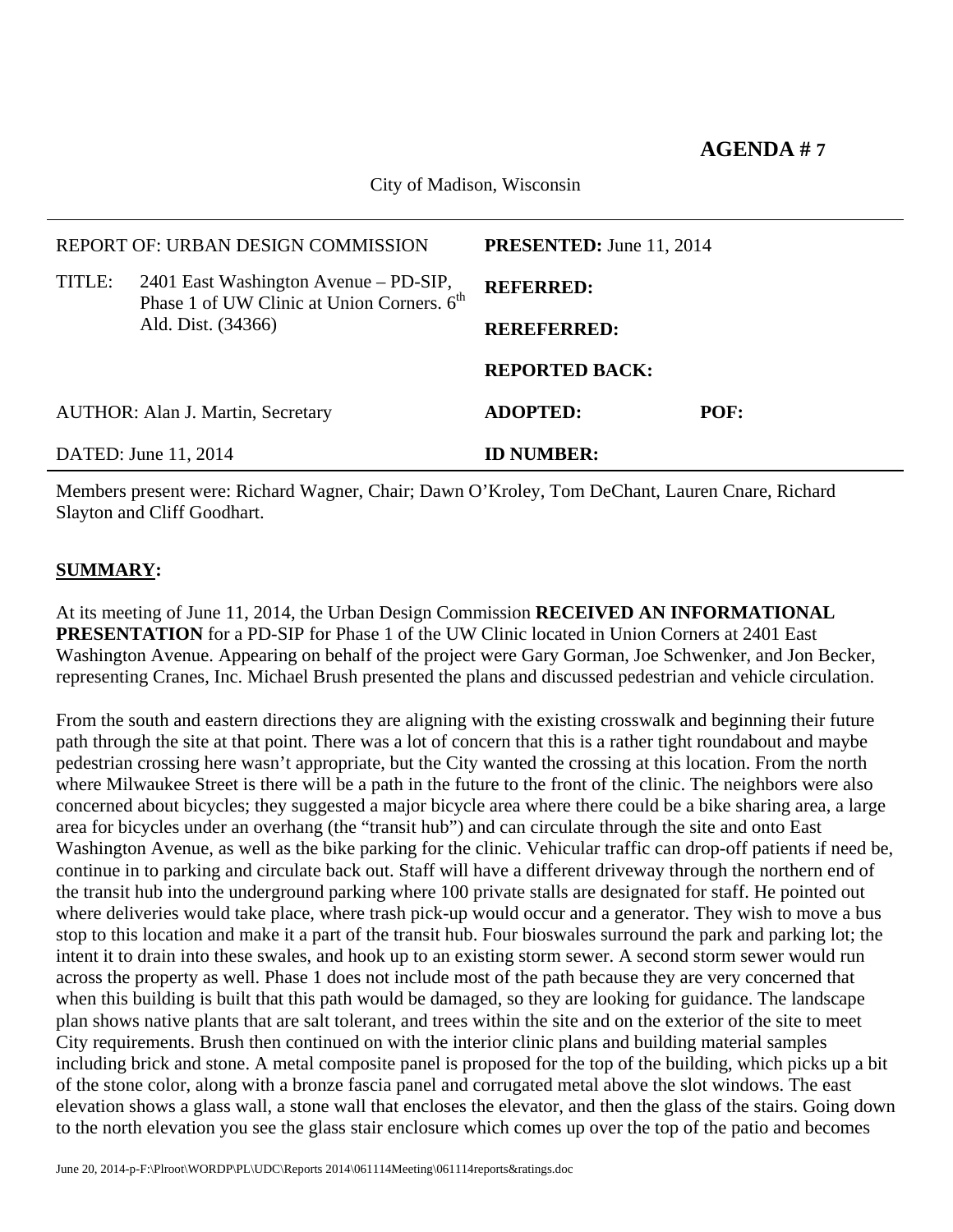the wall of the physical therapy rooms. On the second floor there is metal panel with stone below. The glass will be fairly clear with a green tint. The Sixth Street entrance shows a large wall of stone, signage on the corner of Sixth Street and East Washington Avenue, and you get a sense of the large overhang that will shield the glass façade from the summer sun. This will be a LEED certified building. Some kind of paving material other than concrete is proposed to differentiate the ambulance parking area.

Comments and questions from the Commission were as follows:

- I don't like the idea of bikes going across where people are being dropped off. If you can eliminate that problem or discourage it by having a separate space that might keep this free, just so they don't have a reason to go through there.
- I'm concerned, I'd like to see how your ambulance vehicles park there. It's a very difficult setting to have it off of this and if there's any frequency at all this could become an issue and you'll wish this were bigger. You've got greenspace here but this path could move over a bit if you need to reconfigure that. Just make sure that a year after this opens, you don't wish you did something different. That involves the frequency of ambulance deliveries. Why don't you kind of screen it from the non-ambulance stuff going on so there's a certain intensity with that, that can intimidate people just walking to the clinic.
- We have a rule: one tree island for every 12 stalls, I don't know if that's superseded by the median. That can be widened; if you lost one stall on each bay you could widen each of these. And look at putting trees so it's not just one tree at the end of each median, but actually framing the cars.
- This little zone here, you're going to have people walk across here. There's an opportunity for trees here and I'd like you to block the view of the dumpster as you're coming down this road, it's very visible and if you plant this out that'll start doing that. Do something that creates an entry here by screening that somewhat, even if it's subtle.
- There's stuff happening with the architecture that can come out and relate to the plantings rather than just have a serpentine belt going around the building. When it applies that's a different story, but this is an urban setting. You don't have to get rid of it completely but to do that as a design feature, you aren't taking advantage of the architecture.
- I think there's an opportunity to create more interaction with the pedestrians between the public sidewalk and the transit building. There needs to be more in and out, whatever you can do. Something to make me feel like this is a place to sit and take a break, or meet friends there. I'm surprised that it really blocks the view of the clinic, there's no openings. But give it some transparency in how you treat the plantings. It may be the perspective but it's part of the place-making that we always talk about, so make sure it's something special.
- Last time I talked about looking at the serpentine pathway coming through here, and how this is really an urban setting, to make sure you don't want something more of a promenade. If you studied it, that's what the neighbors want, but do study areas of it that might be more effective, like in Central Park. Maybe this is exactly what we want because it softens everything else, but just be sure.
	- o That was our understanding that the neighbors wanted that.
- The first thing I notice is you don't have an entry off of East Washington Avenue. It's peculiar orientation. I would not anticipate that being a pedestrian entrance. Maybe it's the treatment of the extension, if it were treated differently it might help. And what if you lifted that canopy, more breathing might help convince me that's an East Washington entry. If this were an East Washington stair and you encourage that entry, you could mirror your plan. But you're closer to engaging people on East Washington Avenue.
	- o We had it like that but it's surprising how important the ambulance pick-up is. We could handle the pick-up but then we ended up with service and the dumpster happening here. Mirroring the building is a major issue with some challenges that I found impossible to overcome.

So your one and only entrance point off East Washington is that exterior court.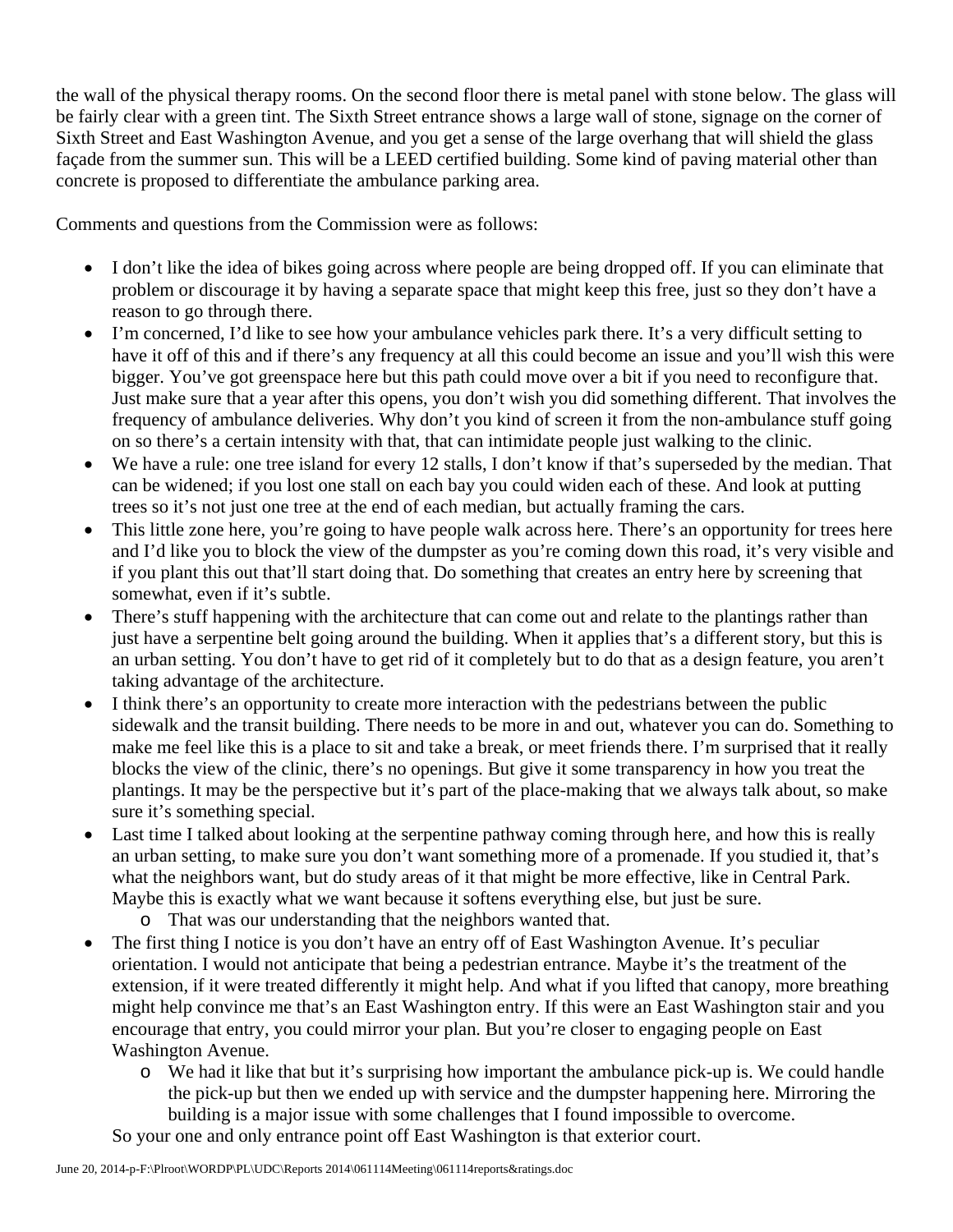o Yes. The building is this long and it's right smack in the middle.

Then celebrate it, widen it.

- That also speaks to how you handle the trash. It becomes that portal right next to the trash.
- The brackets holding that roof, I can understand the East Washington side, they're all carrying that load, but the corner bracket is only one directional but the venue continue that rhythm further down and makes them feel false to me. Choose your structural orientation and express that extended load but maybe you don't need as crammed of an overhang on the other side, or somehow deal with your brackets.

o You're suggesting that we would orient only to Sixth Street rather than East Washington? In this it looks like your corner is oriented towards East Washington, right?

o We're saying this is a corner element that needs to treat all sides, and therefore we're trying to get the same grand statement on all sides. I resisted the idea of making this two-sided…

Because it would feel weak. I agree it would feel weak but I don't know that reintroducing the same one makes sense either. Something about that corner doesn't feel resolved to me.

- I'm trying to envision how the transit hub works as a public space. Maybe if there was a possibility for a coffee stand, not a real shop, or something like that that somehow might activate that space, because right now it seems like outdoor spaces for covering that ramp.
	- o Right here were going to have 22,000 square feet of retail and we want to activate this path, so we're hoping to get a coffee shop along here and enliven that area. Rather than say everything has to happen in Phase 1, we think the life is going to happen in the rest of the phases as well.
- I like this idea of a transit hub. But do you have any ridership counts because it strikes me that you're on the wrong side of the street.
	- o There is a bus stop there, we're going to make it a very nice bus stop.
	- o We're envisioning that there will be a huge portion of this dedicated to bicycles.
	- o We had a meeting with Madison Police and they had concerns with semi-enclosed spaces as places to lurk.
- Who does take care of this, in terms of maintenance?
	- o There's the ground maintenance crew. That whole issue with the City, as far as perhaps dedicating the bus transit hub has yet to be decided.
- It was brought up last time that BRT has some very specific specifications.
- Ultimately you'll also have apartments in this development.
- The architecture of your clinic is very attractive, and this piece is blah. It doesn't look like it belongs on the same block. It's not in keeping with the beauty of the clinic, nor should it because the clinic is the piece, but standing next to the clinic it looks drab and like it wasn't built recently. But again, it's the perspective I'm looking at too. The architecture of the transit hub area doesn't mesh with the architecture of the clinic.
	- o There may not be enough brick. It is a line, that façade there is in brick and that one is in brick, so I'm trying to start this base. This is the way the front entrance to the clinic is designed, the doors go through these wood-like panels and then the canopy at the front entrance is way out over the front, so these are miniature versions of the entrance canopy that everybody would experience here. You can see the wood underside, wood face and the door is on a folded panel of wood.
- So you're saying the transit hub is the same materials?
	- o Right.
- It's not going to visually relate, because that's all on the interior parking lot. I'm almost wondering would brackets along the transit hub somehow relate more to the corner element.
- Or one of these stone masses that we're looking at now, if that were your dumpster enclosure piece, or somewhere along the transit hub.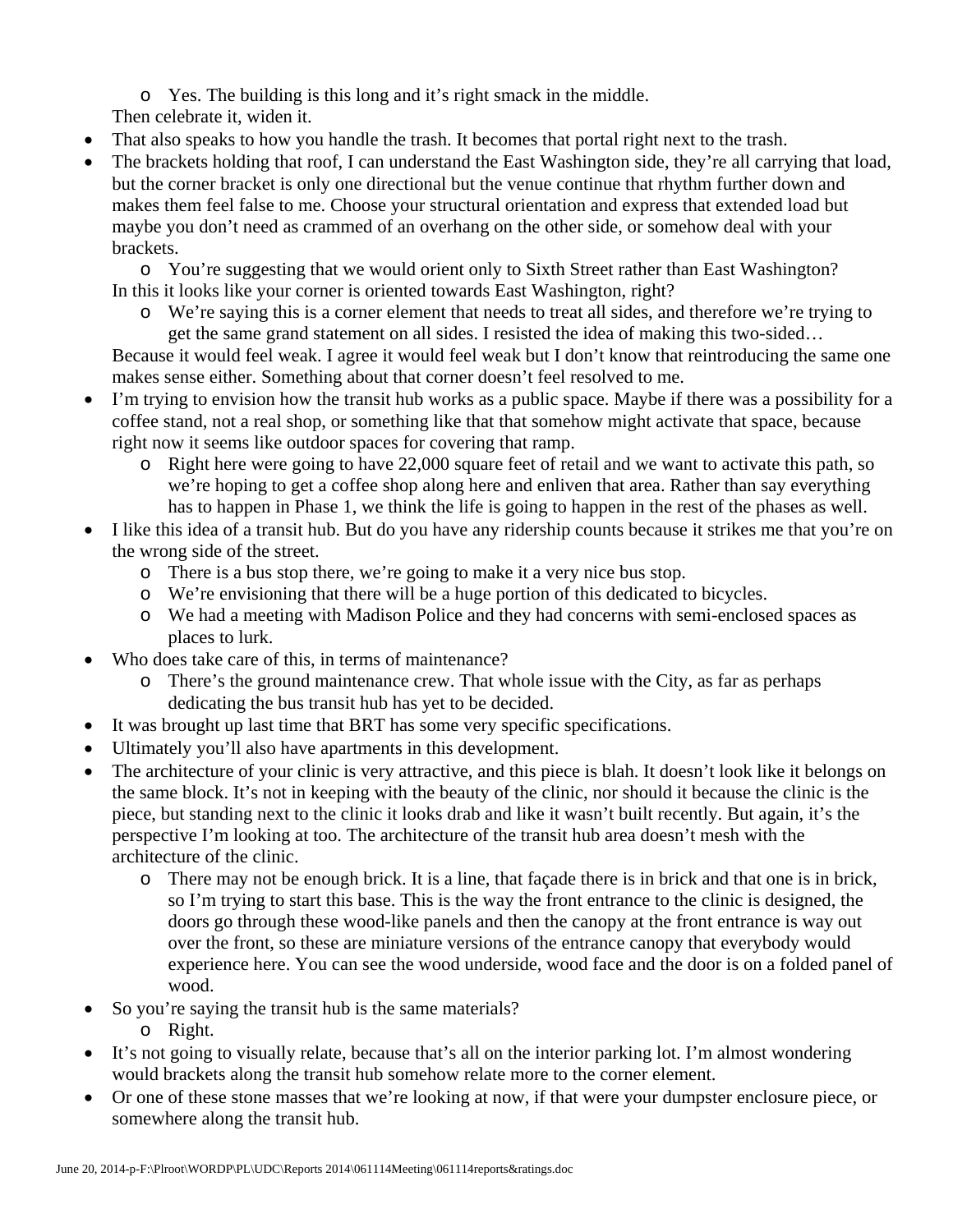- The real estate you have to the south, and how we want this to be more open, are we done studying whether or not the trash should go here because you don't have to go through the entire site to get through the trash, it's right at your entry. It'd be hard to disguise that, but to open this up I don't know where you'd put the trash.
	- o You can't bring services through urgent care, so everything happens on this end. But the objective is to make this feel like a grander entry because this is going to be your view of your major entry from the major street and right now it's just a little corridor.
- If you start (ramp down to parking) your slope here, aren't you down far enough where you could slide this over above it?
	- Yes, we could. It makes for a longer access into the building.

I don't know if you're at your maximum steepness here.

 Here you can kind of see we're starting to go down, we have to go down 12-feet but it's comfortable. But right now the generator enclosure and the trash enclosure are shown here, you're going to have move them eventually over the ramp down to the lower level parking to not just making the canopy grander, actually wider.

Yes.

 And we're getting real critical with details here because you've done such a good job. There aren't any big elephants here.

## **ACTION:**

Since this was an **INFORMATIONAL PRESENTATION** no formal action was taken by the Commission.